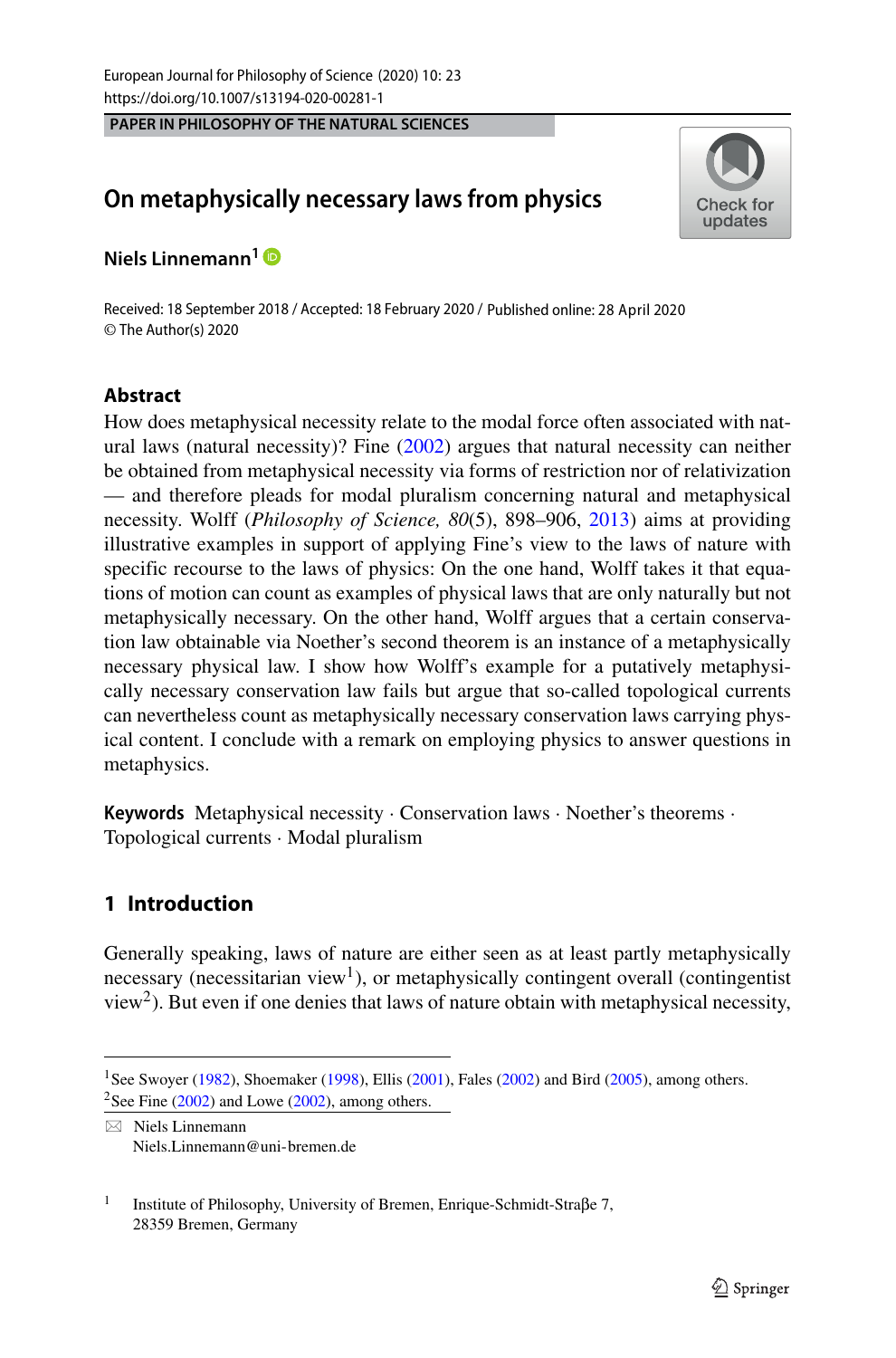it may be argued that there is nevertheless a particular sense of necessity pertaining to natural laws (natural necessity). $3$ 

How do metaphysical and natural necessity relate then? Necessitarians would generally regard any form of natural necessity as a specific form of metaphysical necessity.<sup>[4](#page-1-1)</sup> The standard view on modality, however, renders what is metaphysically necessary as also naturally necessary (with the converse not being true).<sup>5</sup> This then easily motivates the opposite restrictionist view on which metaphysical necessity is just a special form of natural necessity (that is, on which metaphysical necessity and natural necessity do not differ in kind but just in scope).<sup>6</sup> Fine  $(2002)$  begs to differ in any case: neither natural necessity can be reduced to metaphysical necessity nor metaphysical necessity to natural necessity, or so he argues. What we have instead, is a modal pluralism on which both metaphysical and natural necessity are independent notions.

It is in this context that Wolff [\(2013\)](#page-12-1) aims at providing illustrative examples in support of Fine's modal pluralism by recourse to the laws of physics: On the one hand, Wolff takes it that equations of motion can count as examples of physical laws that are only naturally but not metaphysically necessary. On the other hand, Wolff argues that a certain conservation law obtainable via Noether's second theorem is an instance of a metaphysically necessary physical law.

I show how Wolff's example for a putatively metaphysically necessary conservation law in the sense of Fine fails but argue that so-called topological currents do count as metaphysically necessary conservation laws carrying physical content. Just like Wolff originally intended, I thus provide illustrative support for the thesis that *Finean* modal pluralism applies to physical laws in an interesting sense, and thus to the laws of nature more generally. I conclude with a remark on employing physics to answer questions in metaphysics.

#### **2 Why Noether currents are not metaphysically necessary**

Crudely speaking — following Wolff  $(2013)$  — there are two major approaches to necessity (in addition to plain modal monism): Either (1) only one type of necessity prevails albeit in degrees. Wolff [\(2013\)](#page-12-1) calls this the *degree view* — it is for instance promoted by Lange [\(2009\)](#page-12-8). Or (2) necessity comes in different, mutually irreducible species. Wolff calls this the *species view*; in particular, Fine [\(2002\)](#page-12-0) is a proponent of this view. Given that the proponent of the species view believes that different sorts of necessity are (generally) independent concepts, this position amounts to a "modal pluralism" (Fine [2002\)](#page-12-0). Note though, that, even on the species view, the necessity of a certain species arguably might still prevail up to different degrees.

Fine [\(2002\)](#page-12-0) identifies three species of necessity: metaphysical, natural, and normative necessity which are — as he argues — not definable in terms of each other.

 $3$ See Fine [\(2002\)](#page-12-0), or Armstrong [\(2016\)](#page-12-9), p. 83.

<span id="page-1-0"></span><sup>&</sup>lt;sup>4</sup>See Shoemaker [\(1998\)](#page-12-3) and Ellis [\(1999\)](#page-12-10) ('scientific essentialism'), for instance.

<span id="page-1-1"></span> $5$ See Kment [\(2017\)](#page-12-11).

<span id="page-1-3"></span><span id="page-1-2"></span><sup>&</sup>lt;sup>6</sup>See Lange [\(2007\)](#page-12-12).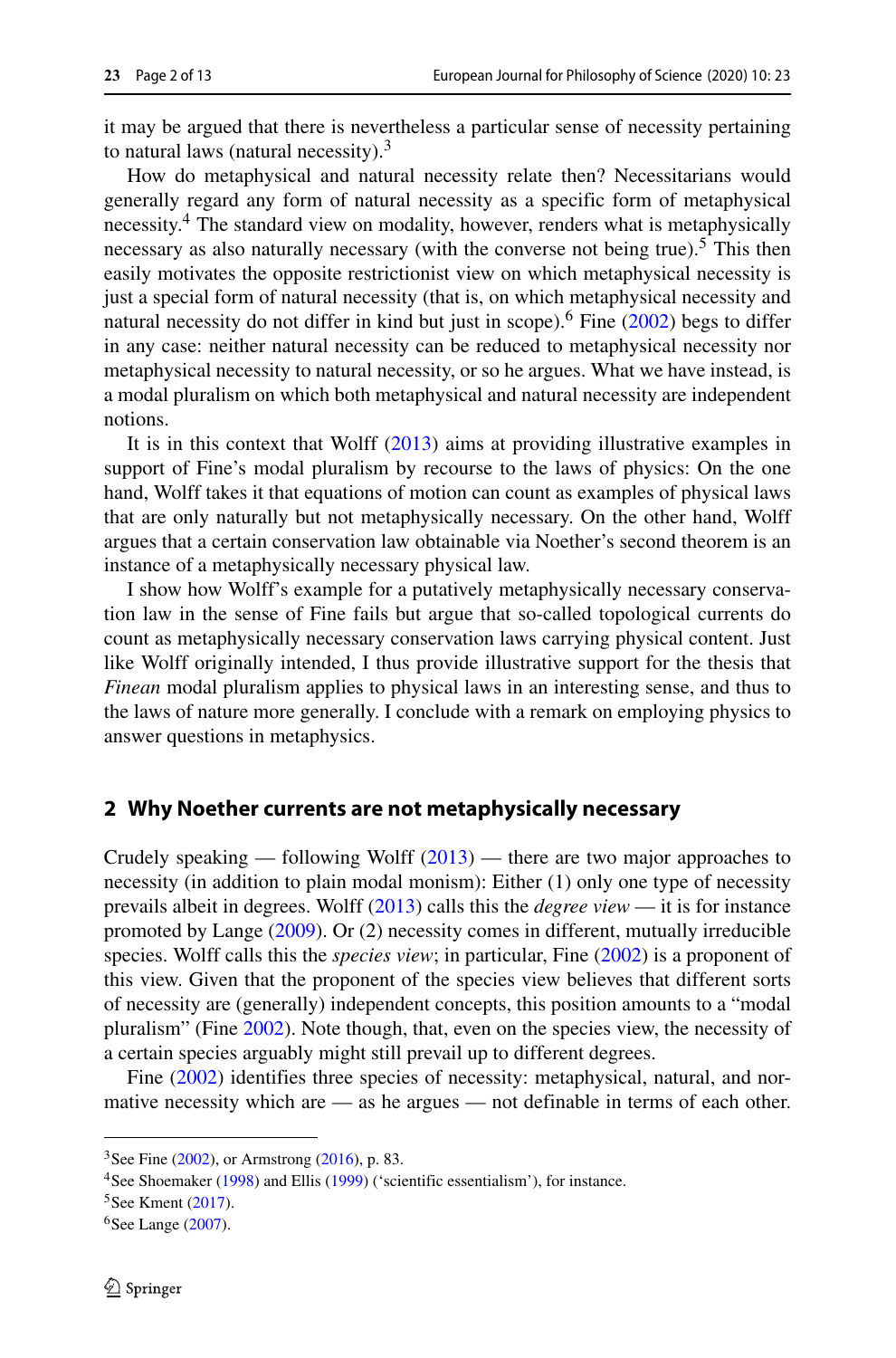In particular, he dismisses attempts of rendering natural necessity as obtainable via what is usually called relativisation or restriction from the notion of metaphysical necessity.[7](#page-2-0)

In the following, we are mainly interested in the first two putative species as conceived of by Fine:

- *Metaphysical necessity* is primarily presented by Fine as "the sense of necessity that obtains in virtue of the identity of things" (Fine [2002,](#page-12-0) p. 236), that is their essence, sometimes also referred to as 'their nature'.[8](#page-2-1) 'Things' can refer to objects, properties and concepts alike. Fine gives the example that an electron is negatively charged *in virtue of being an electron*.
- *Natural necessity* is (loosely) circumscribed by Fine as "that form of necessity that pertains to natural phenomena." (Fine [2002,](#page-12-0) p. 238). Fine gives the example of a billiard ball hitting a (resting) second one in which case it is *naturally necessary* that the second billiard ball moves in response to this collision.

Fine is a non-reductionist about essence, i.e. the notion of essence is a theoretical primitive. In particular, essence should not be led back to modality — rather metaphysical necessity is to be defined in terms of essence (see above). His reasoning for taking essence to be a theoretical primitive runs as follows: we should stick to our (supposedly) obvious intuition in denoting statements such as "It is true in virtue of the nature of Socrates that he is an element of the singleton set {*Socrates*}."[9](#page-2-2) as false. However, a modal reductionist view on essence<sup>[10](#page-2-3)</sup> runs exactly counter such intuitions. As Fine [\(1994\)](#page-12-13) states:

Consider, then, Socrates and the set whose sole member is Socrates. It is then necessary, according to standard views within modal set theory, that Socrates belongs to singleton Socrates if he exists; for, necessarily, the singleton exists if Socrates exists, and, necessarily, Socrates belongs to singleton Socrates if both Socrates and the singleton exist. It, therefore, follows according to the modal criterion that Socrates essentially belongs to singleton Socrates. (Fine [1994,](#page-12-13) p. 4)

<span id="page-2-0"></span> $7$ For this essay, I find the notions of relativisation and restriction to be best illustrated by example: Assume for a moment that logical necessities are a subset of conceptual necessities, and that the latter are in turn a subset of metaphysical necessities in the Finean sense as introduced in the text below. Restriction then aims at getting from the broader notion (metaphysically necessity) to the narrower notion (conceptually necessity) by defining the proposition *Q* as conceptually necessary if and only if it holds in virtue of the nature of certain concepts. Relativisation, on the other hand, allows for defining a broader notion (conceptual necessity) from a narrower notion (logical necessity): the proposition  $Q$  is conceptually necessary if and only if the conditional "if *P* then *Q*" is logically necessary for some conjunction *P* of some basic conceptual truths. See Fine [\(2002\)](#page-12-0) and Kment [\(2017\)](#page-12-11) for more details.

<sup>&</sup>lt;sup>8</sup>Fine uses nature / essence / identity interchangeably. See also Michels [\(2019\)](#page-12-14), footnote 4 and 11.

<span id="page-2-2"></span><span id="page-2-1"></span><sup>9</sup>Other examples for statements which should count as false but follow as true from a modal reductionist view on essence include: "It is true in virtue of the nature of any object [= it is essential to any object] that it exists." or "It is true in virtue of the nature of any object that  $\Phi$ , where  $\langle \Phi \rangle$  is any metaphysically necessary proposition." See Michels [\(2019\)](#page-12-14).

<span id="page-2-3"></span><sup>&</sup>lt;sup>10</sup>That is, a statement along the following lines: an object has a property essentially if and only if it holds with a certain necessity.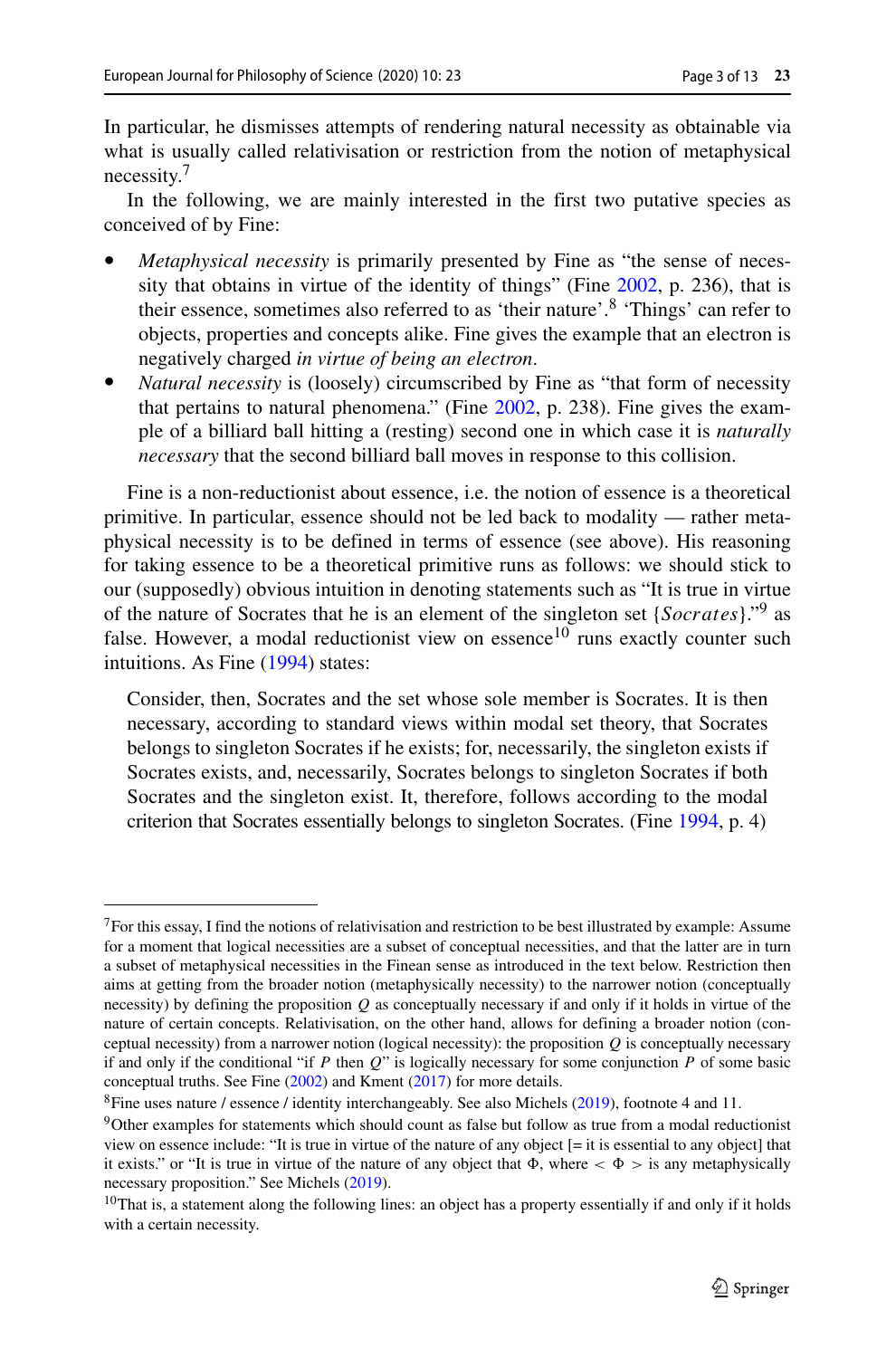That the notion of essence is a theoretical primitive, does not mean that it cannot be clarified further. For this purpose, Fine [\(1995\)](#page-12-15), for instance, distinguishes different senses of essence, such as constitutive vs. consequential essence — "An essential property of an object is a constitutive part of the essence of that object if it is not had in virtue of being a [logical] consequence of some more basic essential properties of the object; and otherwise it is a consequential part of the essence." (p. 57) — or mediate vs. immediate essence — "One object will immediately depend upon another if it pertains to the immediate nature of the other, while one object will mediately depend upon another if it pertains to its mediate nature." (pp. 61–62) I cannot give a complete account of Fine's notion(s) of essence, or his analysis of metaphysical necessity in terms of essence here; instead, I follow Wolff in accepting Fine's notions for the undertaking of exploring whether they are of any good in the context of physics.<sup>[11](#page-3-0)</sup>

The argument by Fine [\(2002\)](#page-12-0) for why the notions of metaphysical necessity and natural necessity are irreducible to one another can be roughly sketched as follows:

• Firstly, Fine argues that not all natural necessities are metaphysical necessities, which means that one can neither obtain natural necessity from the restriction of metaphysical necessity, nor metaphysical necessity by relativisation from natural necessity. The standard argument to this effect runs as follows: Even though it is arguably naturally necessary that mass attracts mass with an inverse square law, this does not seem to render it metaphysically necessary (one would think that an inverse cube law for the attraction between masses is as such metaphysically possible).

Now, one might consider this argument to be blocked from a Kripkean-type objection: It is arguably not the case that we are all still dealing with 'mass' in these considerations above — rather, we are conceiving of "schmass".

However, — as Fine shows — out of a straightforward counterexample and the Kripkean-type objection, one can again build a new *counterexample* to the claim that every natural necessity is also a metaphysical necessity: (1) Clearly, it is a natural necessity that there is no schmass. (2) At the same time, whoever raises the Kripkean-type objection must have accepted that the existence of schmass is a metaphysical possibility.

Secondly, Fine argues that one cannot obtain natural necessity from relativisation with respect to metaphysical necessity: relativisation with respect to metaphysical necessity simply does not track all natural necessities. Consider mass worlds, and schmass worlds. In particular, there is then an empty mass world, and there is an empty schmass world. Although the same in terms of properties, they are just not the same in terms of natural possibilities.<sup>12</sup> Furthermore, even

 $11$ See Wolff [\(2013\)](#page-12-1), p. 901:

<span id="page-3-0"></span>For the remainder of the essay I will accept Fine's notion of metaphysical necessity, to see where it leads us. Is Fine right to claim that some laws of nature are metaphysically necessary in this sense, and should we follow his assessment as to which laws those are?

<span id="page-3-1"></span><sup>&</sup>lt;sup>12</sup>This is a slightly simplistic example, as Fine admits himself. See Fine [\(2002\)](#page-12-0), §3 for other, arguably stronger examples.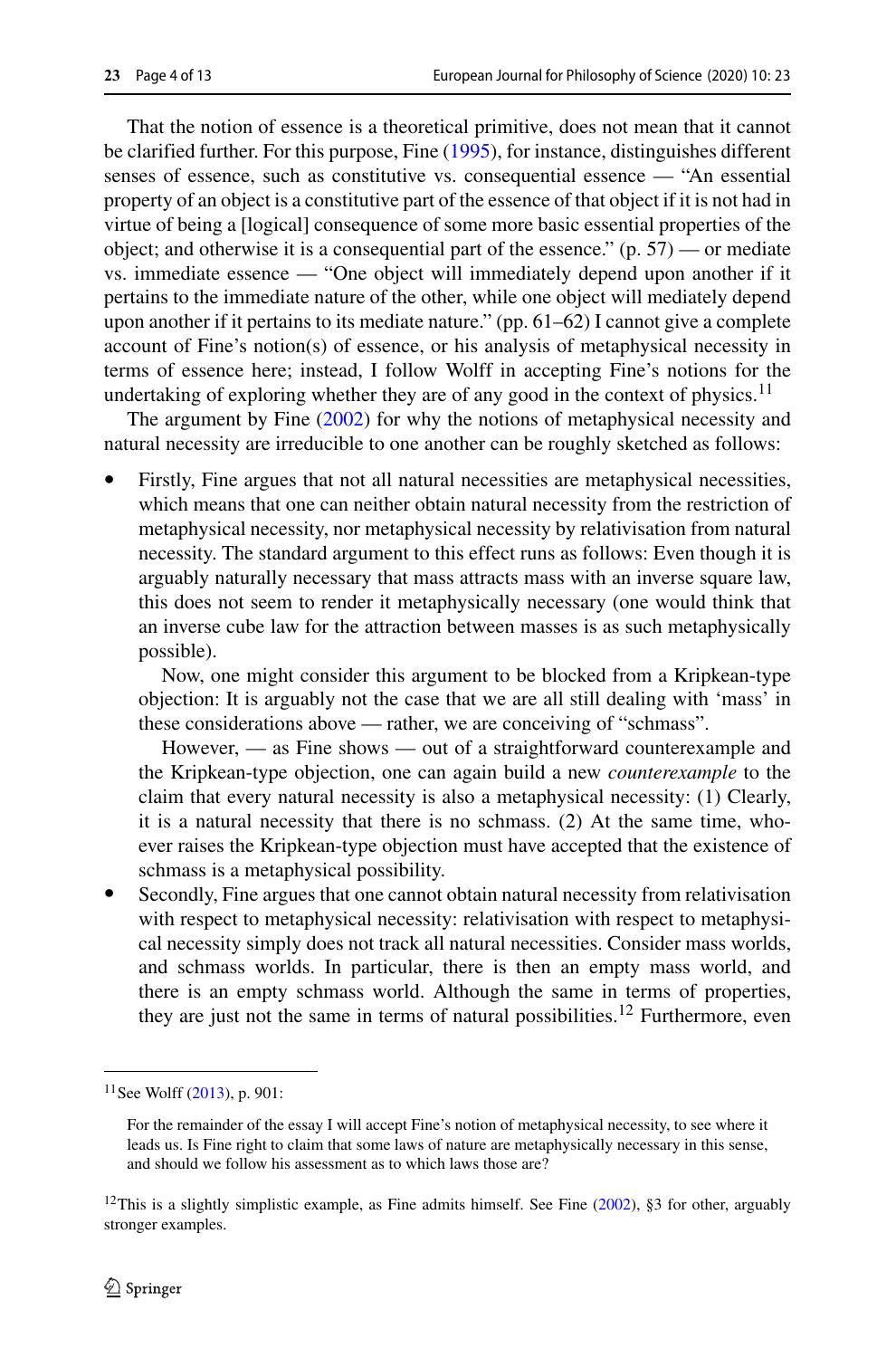if a relativisation approach to natural necessity with respect to metaphysical necessity did extensionally track all natural necessities, it would still not work according to Fine:

Any true proposition whatever can be seen as necessary under the adoption of a suitable definition of relative necessity. Any proposition that I truly believe, for example, will be necessary relative to the conjunction of my true beliefs and any proposition concerning the future will be necessary relative to the conjunction of all future truths. The problem therefore is to explain why the necessity that issues from the definition of natural necessity is not of this cheap and trivial sort ... (Fine [2002,](#page-12-0) p. 14)

• Thirdly, Fine argues that one could not obtain metaphysical necessity by restriction from natural necessity even if it was granted that whatever is metaphysically necessary is also naturally necessary — again making recourse to a (supposedly) intuitive difference:

There appears to be an intuitive difference to the kind of necessity attaching to metaphysical and natural necessities (granted that some natural necessities are not metaphysical). The former is somehow 'harder' or 'stricter' than the latter.[FOOTNOTE SUPPRESSED] If we were to suppose that a God were capable of breaking necessary connections, then it would take more of a God to break a connection that was metaphysically necessary than one that was naturally necessary. (Fine [2002,](#page-12-0) p. 26)

Needless to say, the above only captures the gist of Fine's argument for modal pluralism. As already the case with Fine's notions of essence and metaphysical necessity, I will accept Fine's modal pluralism (his species view) about natural necessity and metaphysical necessity, and so no further analysis of the argument will be given. After all, this essay — just like that of Wolff  $(2013)$  — is first and foremost concerned with the question whether Fine's species view can be fleshed out under recourse to the laws of physics.

So far, Fine's *only* example for a putatively metaphysically necessary *law* (an electron is negatively charged *in virtue of being an electron*) strikes Wolff more as a (necessary) metaphysical proposition than a law. Wolff puts her complaint as follows: " 'Electrons have negative charge' seems a lot more like 'sisters are female' than like  $F = m a'$ . So this might not be, in fact, a case of a law of nature that is metaphysically necessary but an example of a metaphysically necessary truth that happens to be about certain kinds of particles but is not thereby any more a law of physics than the proposition that sisters are female is a law of human biology." (p. 901) I agree with Wolff that 'electrons have negative charge' is a statement simply *giving* (parts of) the identity/essence of electrons and so is not a law. It is therefore just consequential that Wolff sets out to explore whether some of what we conceive of as laws in actual *physics* (such as conservation laws) should count as metaphysically necessary (rather than (just) naturally necessary). Wolff finds her example of a metaphysically necessary conservation law in the form of a specific conserved current from electromagnetic gauge theory then: Following Brading [\(2002\)](#page-12-16), the conservation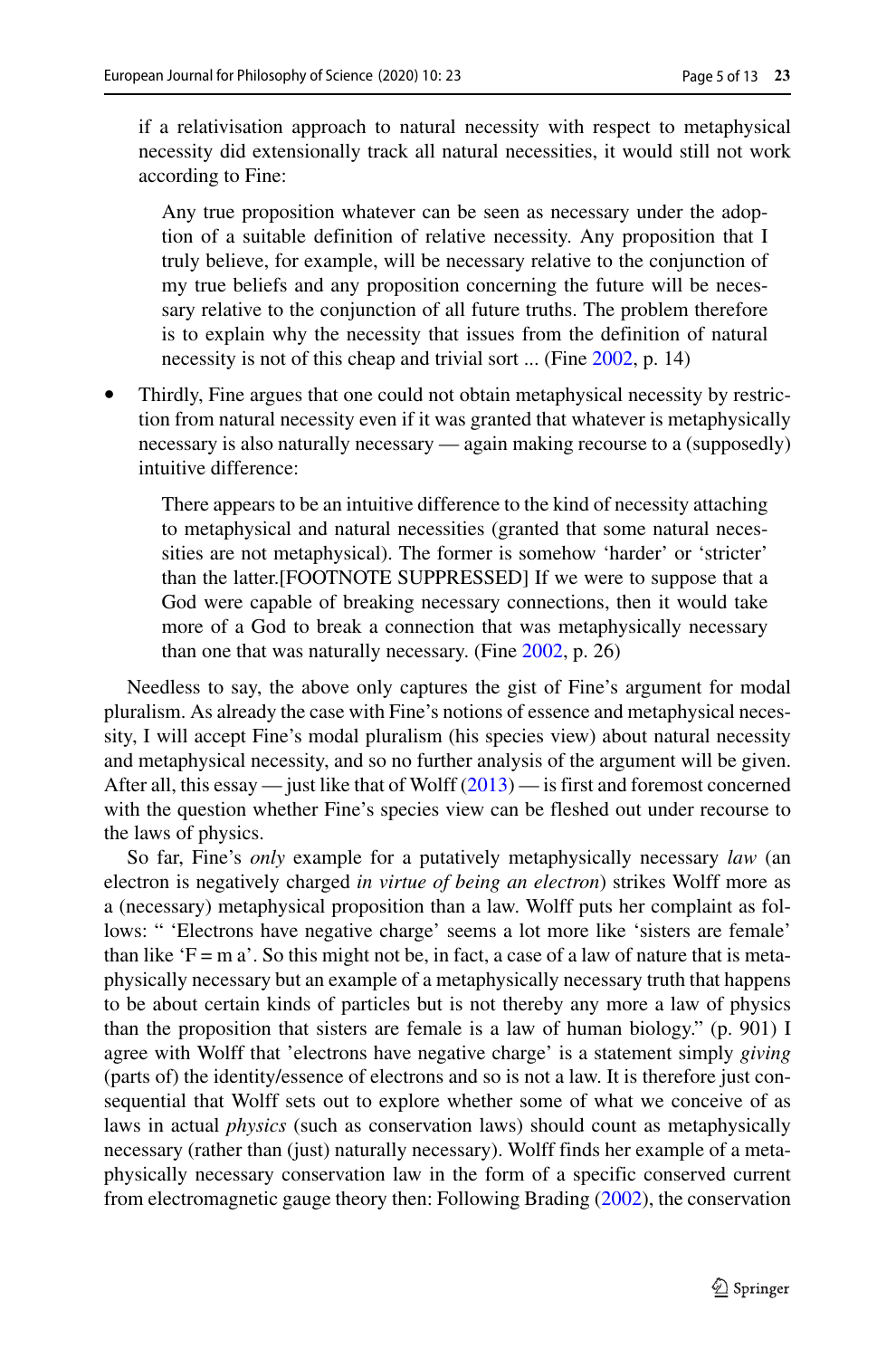of this current can be derived in several ways from the following Lagrangian of electromagnetic gauge theory

<span id="page-5-0"></span>
$$
L_{\text{total}} = D_{\mu} \psi D^{\mu} \psi^* - m^2 \psi \psi^* - \frac{1}{4} F^{\mu \nu} F_{\mu \nu}, \tag{1}
$$

where  $D_{\mu} = \partial_{\mu} + iqA_{\mu}$ , and the following (local) gauge transformation holds:  $\psi \to \psi' = \psi \exp(-i q\theta), \psi^* \to \psi^{*'} = \psi^* \exp(i q\theta), A_\mu \to A'_\mu = A_\mu + \partial_\mu \theta$  (*θ* is a function of spacetime coordinates).

There are at least three (known) ways for arriving at the same conserved current; most importantly, all three derivations require at least some equation of motion to hold. I will now go through all three derivations to make this point clear. Less technically interested readers can do without the following list of derivations, and continue with the passage right after it.

- (a) Deriving the equation of motion for  $A_\mu$  gives  $\partial_\mu F^{\mu\nu} = j^\mu$ , where  $j^\mu$  $iq(\psi^*D^{\mu}\psi - \psi D^{\mu}\psi^*)$ .
- (b) The second derivation builds on Noether's first theorem:

If a continuous group of transformations depending smoothly on *ρ* constant parameters  $\omega_k$  ( $k = 1, 2, ..., \rho$ ) is a Noether symmetry group of the Euler-Lagrange equations associated with  $L(\phi_i, \partial_\mu \phi_i, x^\mu)$ , then the following *ρ* relations are satisfied, one for every parameter on which the symmetry group depends:

$$
\sum_{i} \left( \frac{\partial L}{\partial \phi_i} - \partial_\mu \frac{\partial L}{\partial (\partial_\mu \phi_i)} \right) \frac{\partial (\delta_0 \phi_i)}{\partial (\Delta \omega_k)} = \partial_\mu j_k^\mu, \tag{2}
$$

where  $\Delta \omega_k$  indicates that we are taking infinitesimal symmetry transformations,

$$
\delta_0 \phi_i = \frac{\partial (\delta_0 \phi_i)}{\partial (\Delta \omega_k)} \Delta \omega_k.
$$

(Brading [2005,](#page-12-17) p. 130)

From Noether's first theorem — using the global symmetry of the Lagrangian,  $ψ → ψ' = ψ \exp(-iqη), ψ^* → ψ^{*'} = ψ^* \exp(iqη), A<sub>μ</sub> → A'<sub>μ</sub> = A<sub>μ</sub> (η is a$ constant), and the validity of the equations of motion — one arrives at the same conserved current  $j^{\mu}$  as above.

(c) The third derivation builds on Noether's second theorem:

If a continuous group of transformations depending smoothly on *ρ* arbitrary functions of time and space  $p_k(x)(k = 1, 2, \ldots, \rho)$  and their first derivatives is a Noether symmetry group of the Euler-Lagrange equations associated with  $L(\phi_i, \partial_\mu \phi_i, x^\mu)$ , then the following  $\rho$  relations are satisfied, one for every parameter on which the symmetry group depends:

$$
\sum_{i} \left( \frac{\partial L}{\partial \phi_i} - \partial_{\mu} \frac{\partial L}{\partial (\partial_{\mu} \phi_i)} \right) a_{k_i} = \sum_{i} \partial_{\nu} \left\{ b_{k_i}^{\nu} \left( \frac{\partial L}{\partial \phi_i} - \partial_{\mu} \frac{\partial L}{\partial (\partial_{\mu} \phi_i)} \right) \right\} \tag{3}
$$

(Brading [2005,](#page-12-17) p. 131)

 $\mathcal{D}$  Springer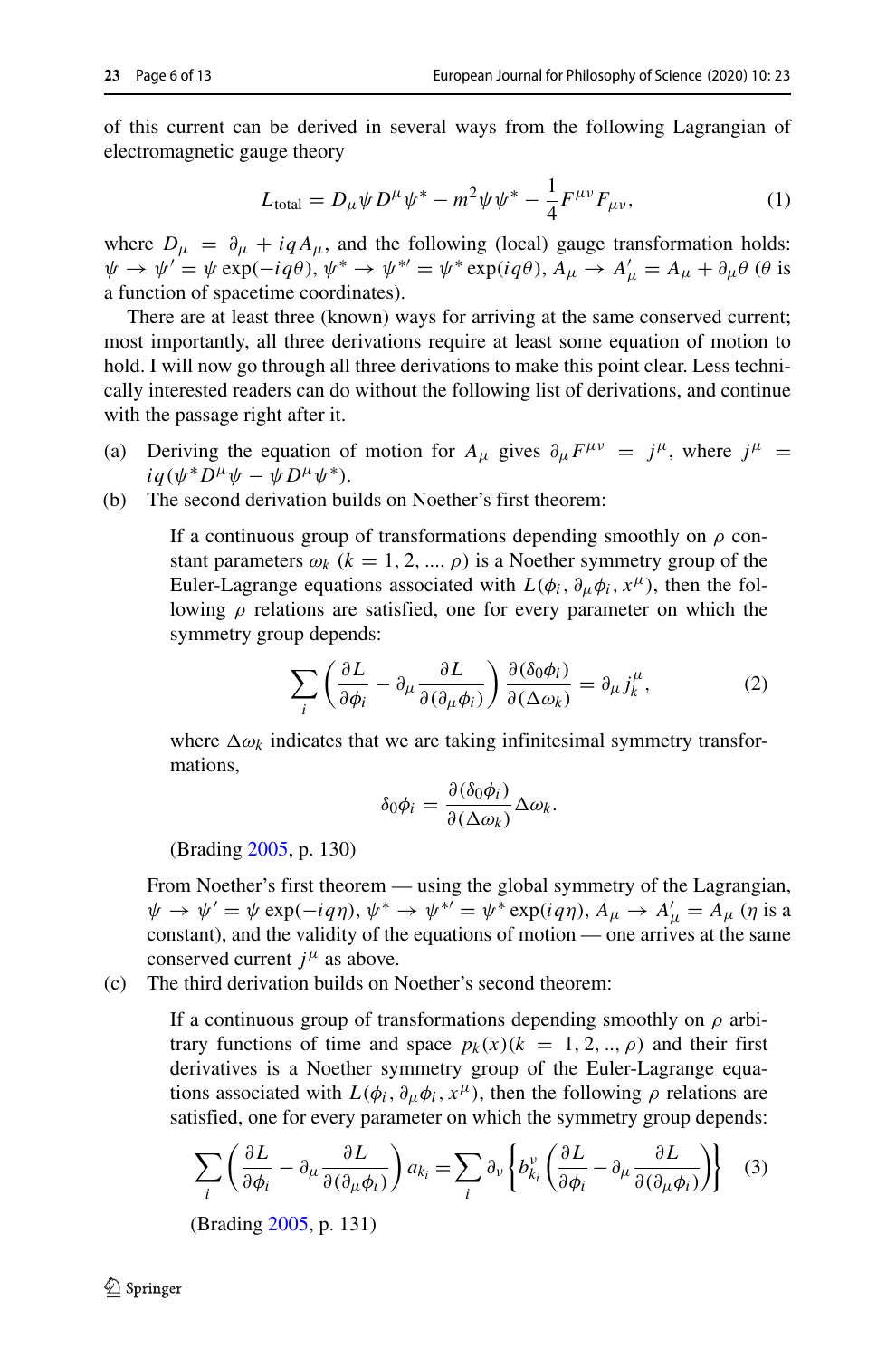The infinitesimal transformation  $\delta_0 \phi_i$  is given by

$$
\delta_0 \phi_i = \sum_k \left\{ a_{k_i}(\phi_i, \partial_\mu \phi_i, x) \Delta p_k(x) + b_{k_i}^\nu(\phi_i, \partial_\mu, \phi_i, x) \partial_\nu \Delta p_k(x) \right\}.
$$

From Noether's second theorem — using the local gauge symmetry of the theory — one obtains a relation between the fields  $A_{\mu}$  and  $\phi$ :

<span id="page-6-0"></span>
$$
\begin{aligned}\n&\left[\frac{\partial L}{\partial \psi} - \partial_{\nu} \left(\frac{\partial L}{\partial (\partial_{\nu} \psi)}\right)\right] (-iq\psi) + \left[\frac{\partial L}{\partial \psi^*} - \partial_{\nu} \left(\frac{\partial L}{\partial (\partial_{\nu} \psi^*)}\right)\right] (iq\psi^*) \\
&= \partial_{\mu} \left[\frac{\partial L}{\partial A_{\mu}} - \partial_{\nu} \left(\frac{\partial L}{\partial (\partial_{\nu} A_{\mu})}\right)\right]\n\end{aligned} \tag{4}
$$

*Requiring the equation of motion for*  $A_\mu$  to hold,  $\frac{\partial L}{\partial A_\mu} - \partial_\nu \left( \frac{\partial L}{\partial (\partial_\nu A_\mu)} \right) = 0$ , this relationship simplifies to:

$$
\left[\frac{\partial L}{\partial \psi} - \partial_{\nu} \left(\frac{\partial L}{\partial (\partial_{\nu} \psi)}\right)\right] (-iq\psi) + \left[\frac{\partial L}{\partial \psi^*} - \partial_{\nu} \left(\frac{\partial L}{\partial (\partial_{\nu} \psi^*)}\right)\right] (iq\psi^*) = 0
$$
 (5)

Plugging in the Lagrangian Eq. [1,](#page-5-0) allows for deriving a conserved current *j<sup>μ</sup>* as above!

Concerning the last two derivations of the conserved current, Wolff notes that

"[...] the standard approach to conservation of electric charge in quantum electrodynamics proceeds via Noether's first theorem. Katherine Brading has argued that while this approach is correct, it is also 'subtly misleading' (2002, 19). It is misleading because it obscures the fact that the conservation of electric charge here does not depend on the satisfaction of particular equations of motion but instead follows from the interdependence of matter and gauge fields. This interdependence can seem to look like the result of a mere mathematical identity, which would suggest that the conservation law holds in virtue of a mathematical truth, not in virtue of the details of the 'real' physics, that is, the particular equations of motion." (p. 904)

What Wolff leaves out here is that even in the derivation of the conserved current via Noether's second theorem (c), some equations of motion were used (namely that of *Aμ*). It thus lacks any justification that Wolff subsequently presents the conserved current as holding only *in virtue of matter field relations*, i.e. as holding just in virtue of the identity of the fields involved (which — on Fine's account — *would* indeed amount to saying that they hold with metaphysical necessity). The conserved current simply cannot count as metaphysically necessary as in all derivations above the conservation of the current only holds under the assumption that some equations of motion apply.

More precisely, there are two options: on the first option, one simply accepts that  $\partial_\mu j^\mu = 0$  is not a metaphysically necessary conservation law because (1) the conservation law requires the equations of motion to hold, and (2) the equations of motion themselves only hold with natural necessity. On the second, alternative option, one counts  $\partial_{\mu} j^{\mu} = 0$  as metaphysically necessary nevertheless. But then also (some of)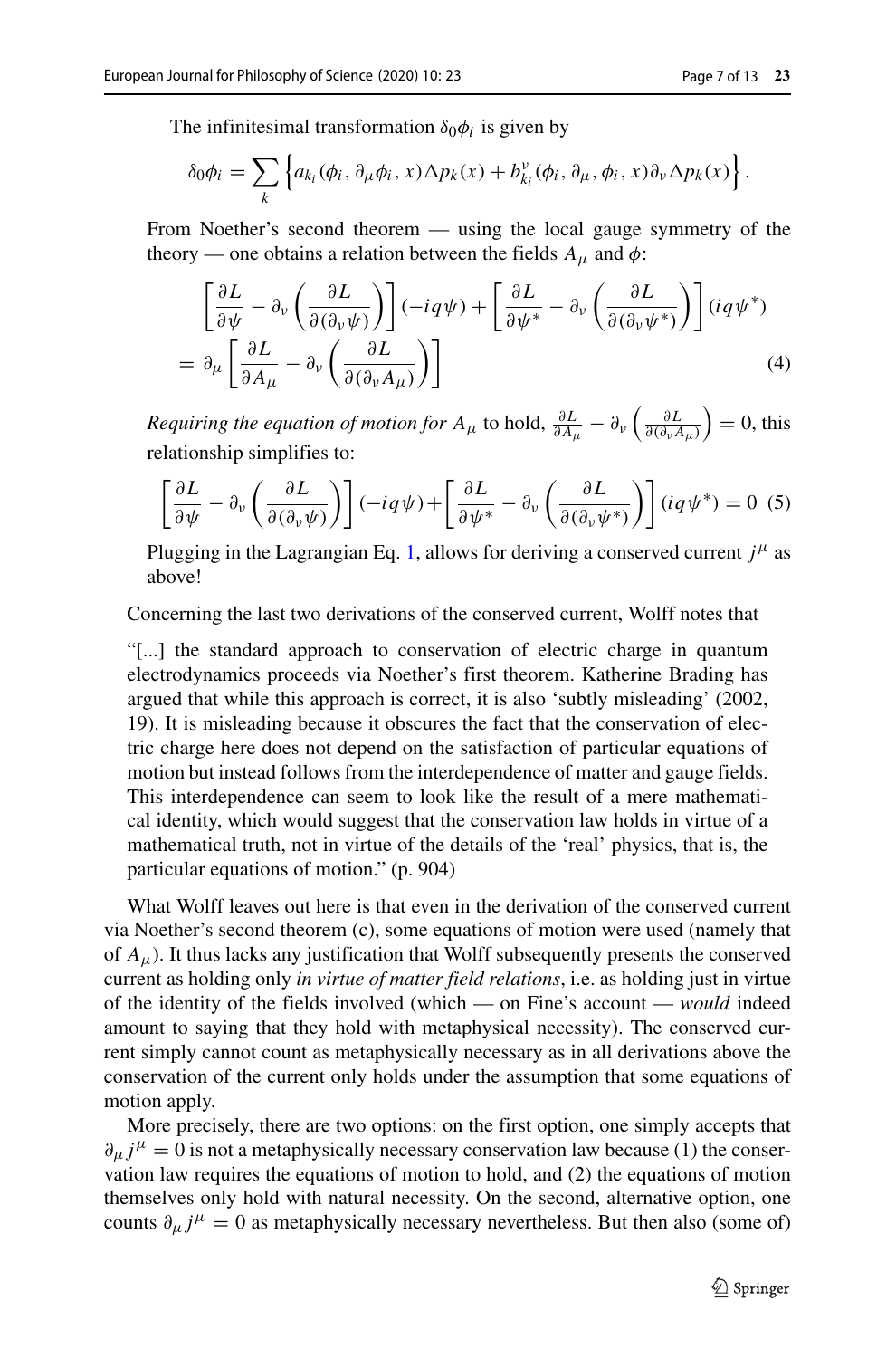the equations of motion would have to count as metaphysically necessary — the current can after all only be conserved if these equations of motion hold as well. This is, however, a highly unwelcome<sup>13</sup> conclusion: If even the equations of motion are metaphysically necessary, what could count as a metaphysically necessary law then in any interesting sense? Rather, all actual physical laws will now count as metaphysically necessary.

So, either the conservation law put forward only holds with natural necessity just like equations of motion are normally taken to do, or the conservation law and the equations of motion both have to hold with metaphysical necessity. In both cases, what was supposed to be an example for two independent species of necessity *among* the laws of nature — metaphysical and natural necessity — in the end still rather just suggests that physical laws are of one and the same kind of necessity overall.

The derivation of a conserved (Noether) current in electrodynamic gauge theory is of course only a specific case. I take the burden of proof to be on Wolff to show how any other (non-trivial) Noether current could ever count as metaphysically necessary.

## **3 Topological currents as metaphysically necessary conservation laws**

In the previous section, I demonstrated that Wolff's example of a metaphysically necessary conservation law is mistaken (it did depend on the validity of some of the equations of motion). I now want to direct attention to a class of conservation laws — the topological currents — which hold independently of the equations of motion and thus, arguably, obtain in virtue of the identity of fields in an interesting sense.

Before we come to topological currents, it seems sensible to take a step back and wonder what should count as determining a physical field's identity / nature / essence in the first place. For this, we can use the wide-spread kinematical / dynamical distinction: A physical system is modelled by first setting up a state-space for a system (kinematical structure),  $^{14}$  and then imposing equations of motion (dynamical laws more generally) for the elements of this state-space (dynamical structure).<sup>[15](#page-7-2)</sup> Consequently, the nature of a physical field can then be seen as either determined at the (1) kinematical level, or at the (2) dynamical level. On a kinematical take on field essence (call this view kinematical essentialism), the essence of a field can be completely determined through its individual properties such as its transformation properties (for instance, are the fields represented by scalars, vectors, ... ?). On a dynamical take on field essence (call this view dynamical essentialism), the essence of a field can only be completely determined through the instantiation of a corresponding dynamical equation. Grey-zone views in between a kinematical and a dynamical take on the essence of a field seem possible, too: On a pre-dynamical take on field essence

<span id="page-7-0"></span><sup>&</sup>lt;sup>13</sup>Not for those of course who take it that natural necessity should be subsumed under metaphysical necessity (or vice versa).

<sup>14</sup>Such as phase space in classical, or Hilbert space in quantum mechanics.

<span id="page-7-2"></span><span id="page-7-1"></span><sup>&</sup>lt;sup>15</sup>Such as fixing a specific Hamiltonian as the generator of time evolution.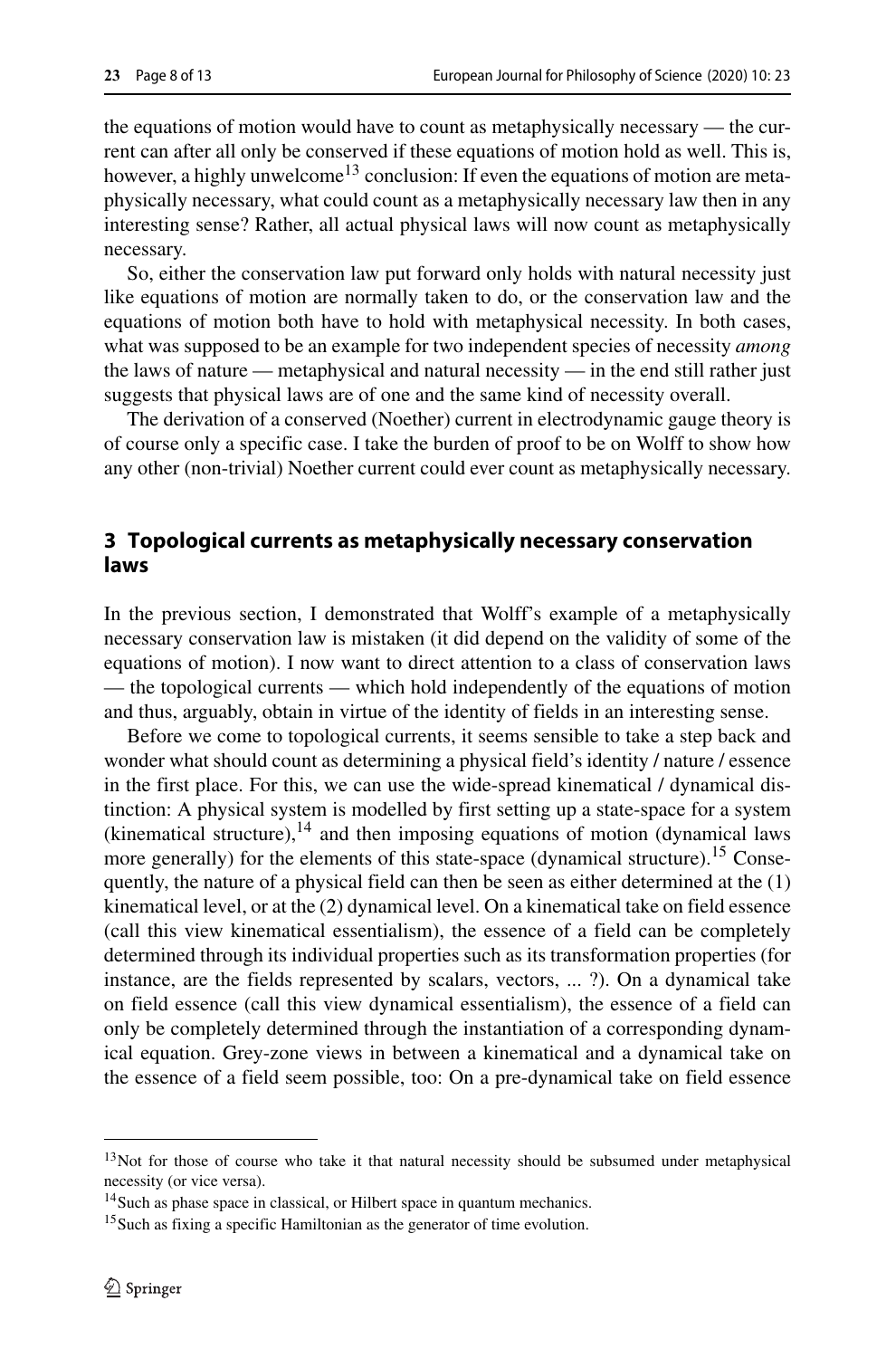(call views of this form pre-dynamical essentialist), certain dynamical properties of a field (such as a specification of a certain coupling behaviour of one field to another) might count necessary to completely determine the essence of a field — but never the imposition of any concrete equation of motion.

In light of this kinematical / dynamical distinction, we can express our findings more clearly then:

- A Noether current is not conserved in virtue of the kinematical nature of fields alone but only in virtue of the dynamical nature of (some of) the involved fields.
- A list of interesting metaphysically necessary laws should only include all those statements which hold in virtue of the pre-dynamical nature of physical fields. Metaphysically necessary laws which hold in virtue of the dynamical nature of fields would comprise all actual physical laws as such. Given that dynamical essentialism entails (metaphysical) necessitarianism about physical laws from the outset, a project of looking for examples of metaphysically necessary laws among physical laws would be unnecessary to begin with.
- Topological currents turn out to be conserved in virtue of the kinematical nature of the fields alone, as it is demonstrated below. The assumption of kinematic essentialism thus allows for an *interesting case* of metaphysically necessary laws in physics — without risk of collapse of the position into metaphysical necessitarianism. Note that kinematic essentialism itself is well motivated from that physical theorising builds on a clear distinction between kinematical, and dynamical facts.[16](#page-8-0)

Following Vyas and Panigrahi [\(2014\)](#page-12-18), define a topological current as a function of spacetime coordinates, dynamical fields and derivatives of dynamical fields which is conserved identically. In particular, it is conserved independently of whether the equations of motion hold or not. Vyas and Panigrahi give the following examples of topological currents:

- A nonrelativistic theory of bosons on a line, governed by a complex field  $\psi(x, t)$ , leads to the following topological currents:
	- (1)  $j_0 = \partial_x (\psi + \psi^+), j_x = -\partial_t (\psi + \psi^+),$
	- (2)  $j_0 = -i \partial_x (\psi \psi^+), j_x = i \partial_t (\psi \psi^+),$  and
	- (2)  $j_0 = \partial_x(\psi^+ \psi), j_x = -\partial_t(\psi^+ \psi).$
- A spinor field theory  $\psi(x)$  as used to describe fermions has the topological current  $J_t^{\mu} = \partial_{\nu}(\bar{\Psi} \sigma^{\mu \nu} \Psi)$ .

<span id="page-8-0"></span><sup>&</sup>lt;sup>16</sup>This being said, it is of course *conceivable* that a pre-dynamical essentialist position — which renders certain dynamical facts as part of the essence of a field that are logically prior to the actual equations of motion — provides a more adequate characterisation of the essence of fields than kinematical essentialism, and thus a more plausible division of physical laws into metaphysically necessary and contingent ones. However, I know of no general reason — neither from practice nor on more theoretical grounds — why a pre-dynamical criterion of essence should be preferred over the kinematical one. Rather, actual physical theorising seems to make a natural cut between kinematical, and dynamical statements. Moreover, the attractiveness of certain candidates for metaphysically necessary conservation laws from a kinematical essentialist position — to be unfolded below — seems to speak against a more restrictive, pre-dynamical essentialist view on essence.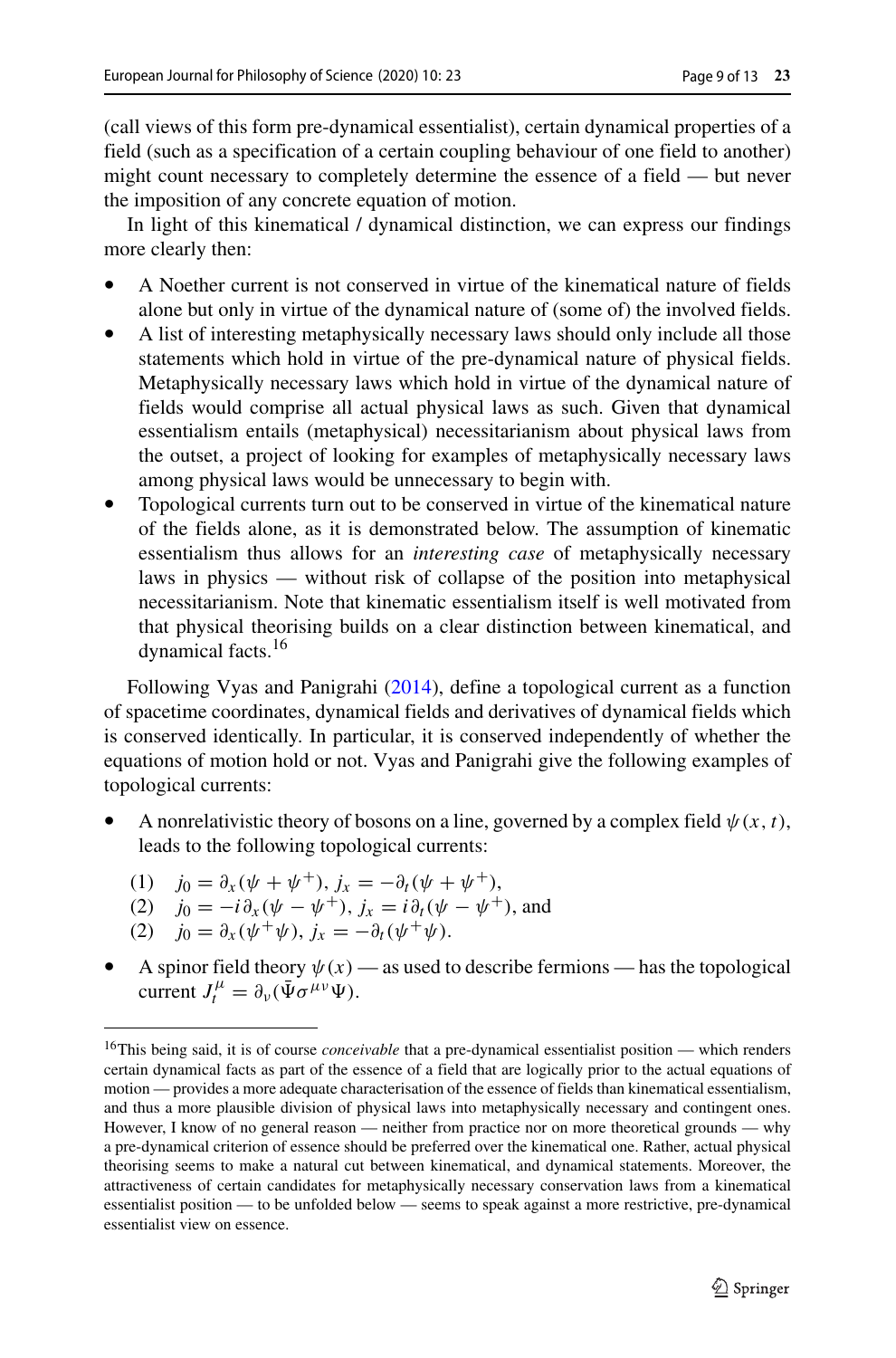An abelian gauge field  $A_{\mu}$  in 2 + 1 dimensions leads to the topological current  $J_T^{\mu} = \epsilon^{\mu\nu\rho} F_{\nu\rho}$ .

We can note that the conservation of topological currents holds in virtue of the identity of the fields, and thus, on Fine's account of necessity, with metaphysical necessity. At the same time, topological conservation laws are not empty of physical content — they do not amount to mere mathematical identities — as they inherit physical significance from their constituents (the fields and their derivatives). More precisely, one can identify the empirical content of topological currents as follows: Classical currents are measurable since their constituents, the classical fields, are measurable. Quantum currents<sup>[17](#page-9-0)</sup> amount to expectation values and thus form correlation functions which can be measured as well. Consequently, the conservation of topological currents amounts to a metaphysically necessary conservation law which does contain measurable and *thus* physical content.

One could try to argue that topological currents are (like Fine's electron example criticized by Wolff) more similar to metaphysically necessary propositions about their constitutive fields than to what one would like to call metaphysically necessary laws. The only argument for this position I can think of would be to refer to the quasitrivial nature of these topological currents. What should rather count though when willing to give the idea of metaphysically necessary law of physics a fighting chance, is that the conservation statement for a topological current links different physical constituents and (as a result of this) carries physical content *while* having the same form as other conservation laws.

At this point one might ask why the relations in Eq. [4](#page-6-0) holding between the fields obtained from the local gauge transformations via Noether's second theorem cannot count as candidates for metaphysically necessary laws (albeit they are no conservation laws). After all — the reasoning could go — these relations are true just in virtue of the identity of the fields provided that one counts the transformation properties of the fields as properties of the field.

However, as soon as one grants that the transformation properties are properties of the fields, the relations Eq. [4](#page-6-0) amount to nothing more than a direct re-expression of the identity of the fields otherwise (partly) encoded in the transformational properties linked to them. That the gauge transformation mixes fields, after all means that the redundancy in the representation of the theory is linked to treating the fields' degrees of freedom as more independent than they actually are. And it is simply this mutual dependence in the very nature of the  $\phi$  and  $A_\mu$  fields which is made explicit in Eq. [4.](#page-6-0) This said, it is then far from clear why such a more explicit depiction of the fields at play should count as a *law-like* relation — and not simply as an explicit instantiation of this mutual dependence.

(Still, this all seems to suggest that the dividing line between "sisters are female" and "F =m a" might not be a sharp one anyway. Thus, the project of finding a genuine metaphysically necessary law — as opposed to just a metaphysically necessary proposition — is perhaps after all not so well-defined.)

<span id="page-9-0"></span><sup>&</sup>lt;sup>17</sup>See Section [4](#page-10-0) for more on conserved currents in the quantum context.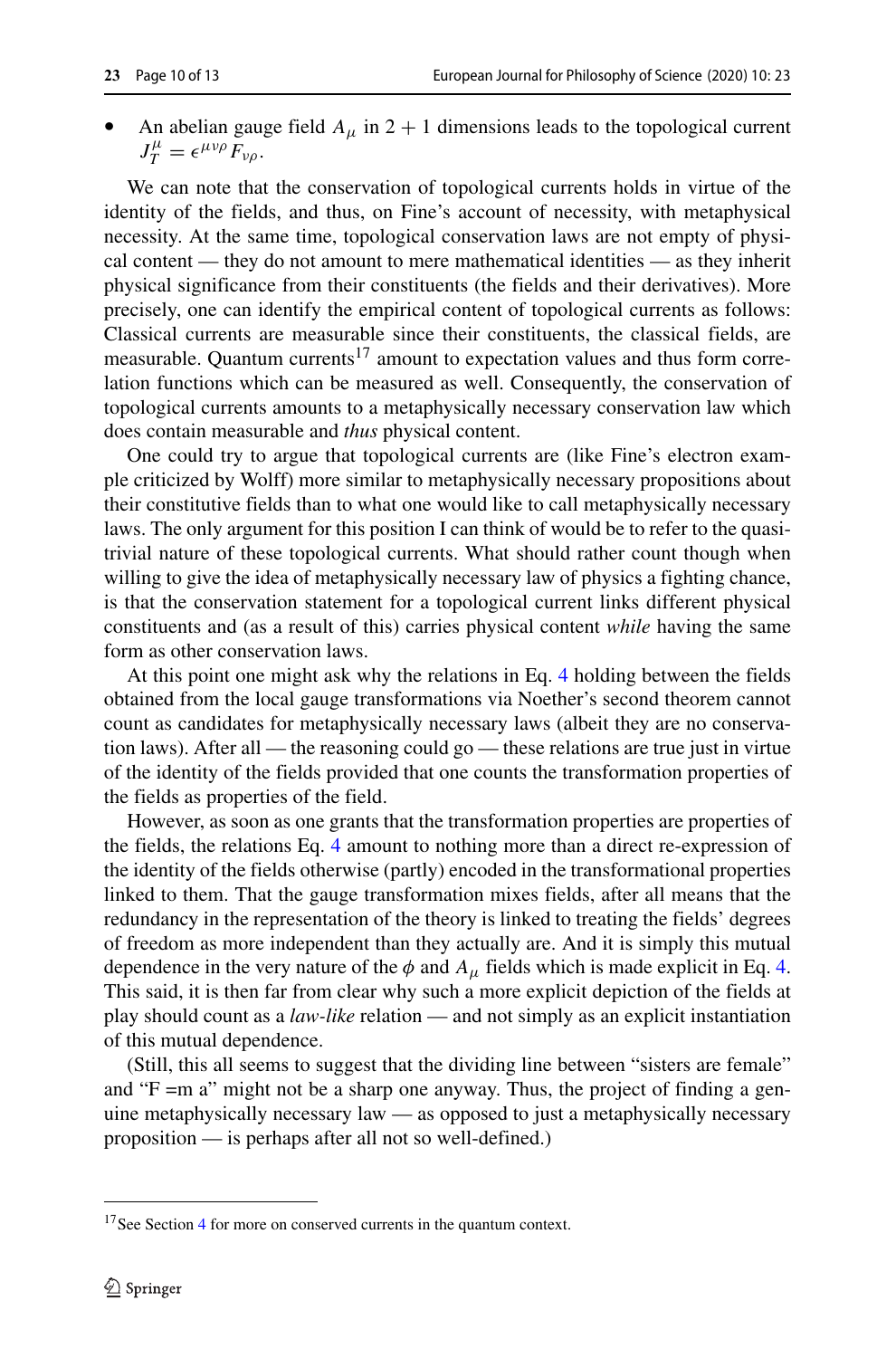#### <span id="page-10-0"></span>**4 Naturalized metaphysics from physics?**

It is a common point that one should take recourse to our best physically theories, namely (classical) GR on the gravitational side, and the standard model on the matter sector (formulated in the framework of quantum field theory) when trying to inform metaphysics from physics (see for instance Ladyman et al. [2007\)](#page-12-19). Although Wolff seems to suggest that she is actually looking at matters on the quantum level, the example from quantum electrodynamics she cites is strictly speaking only studied at the classical relativistic level both in the original source Brading [\(2002\)](#page-12-16) and in her own work.

Admittedly, at the end of her paper, Wolff does consider what she calls "a piece of linguistic evidence" from talk in quantum field theory for her claim that (certain instances of) conservation laws are metaphysically necessary:

In modern quantum field theories, it is quite common to call charges the generators of the local symmetry groups (Martin 2003), which suggests that we should say that electric charge, for example, is conserved in virtue of what charge is, not in virtue of something else, like the equations of motion. Electric charge is conserved because it is a generator of a particular continuous symmetry group,  $U(1)$ , and the color charge of quarks is conserved because it is the generator of a different symmetry group, SU(2). (p. 902)

The standard context for this sort of linguistic practice is quantum field theory in a *Hamiltonian* operator picture (whereas so far, we have only been concerned with classical relativistic field theory in a Lagrangian formulation).<sup>[18](#page-10-1)</sup>

But Wolff's analysis of this way of speaking is mistaken, and, in particular, does not allow for the conclusion that conservation of these charges — which are indeed Noether charges<sup>19</sup>— should count as metaphysically necessary laws.

The core problem is that the quoted paragraph overlooks the fact that — within the Hamiltonian framework — the depiction of (conserved) charges *as* generators of symmetries already presupposes that the Hamiltonian is the generator of time evolution which is however equivalent to requiring the equations of motion to hold (cf. Butterfield [2006,](#page-12-20) p. 36). To spell this out a bit more: (a) A charge *Q* that is conserved over time obeys  $\frac{dQ}{dt} = 0$  (in the quantum picture, that is  $\frac{dQ}{dt} = 0$ ). (b) To say that the charge  $Q$  is a generator of a symmetry of a system, amounts to saying that it leaves the Hamiltonian *H* invariant, that is  $\{Q, H\} = 0$  (in the quantum operator formulation, that is  $[\hat{Q}, \hat{H}] = 0$ ). But linking (a) and (b) requires interpreting *H* as the generator of motion:  $\frac{df}{dt} = \{H, f\}$  (in the quantum picture,  $\frac{df}{dt} = \frac{i}{\hbar}[\hat{H}, \hat{f}].^{20}$  $\frac{df}{dt} = \frac{i}{\hbar}[\hat{H}, \hat{f}].^{20}$  $\frac{df}{dt} = \frac{i}{\hbar}[\hat{H}, \hat{f}].^{20}$  This,

<span id="page-10-1"></span><sup>&</sup>lt;sup>18</sup>The Hamiltonian operator formulation is the result of applying the canonical quantization prescription to relativistic field theory in a classical relativistic Hamiltonian formulation. Just as the Hamiltonian formulation is less general than the Lagrangian formulation (see Curiel [2013\)](#page-12-21), the Hamiltonian operator formulation is less general than the (Lagrangian-based) path integral formulation (see Rovelli and Vidotto [2014\)](#page-12-22).

<sup>&</sup>lt;sup>19</sup>The Hamiltonian version of Noether's theorem is invoked here. Cf. for instance Butterfield [\(2006\)](#page-12-20).

<span id="page-10-3"></span><span id="page-10-2"></span> $^{20}$ I ignore — as usually done — explicitly time-dependent phase space functions/operators here.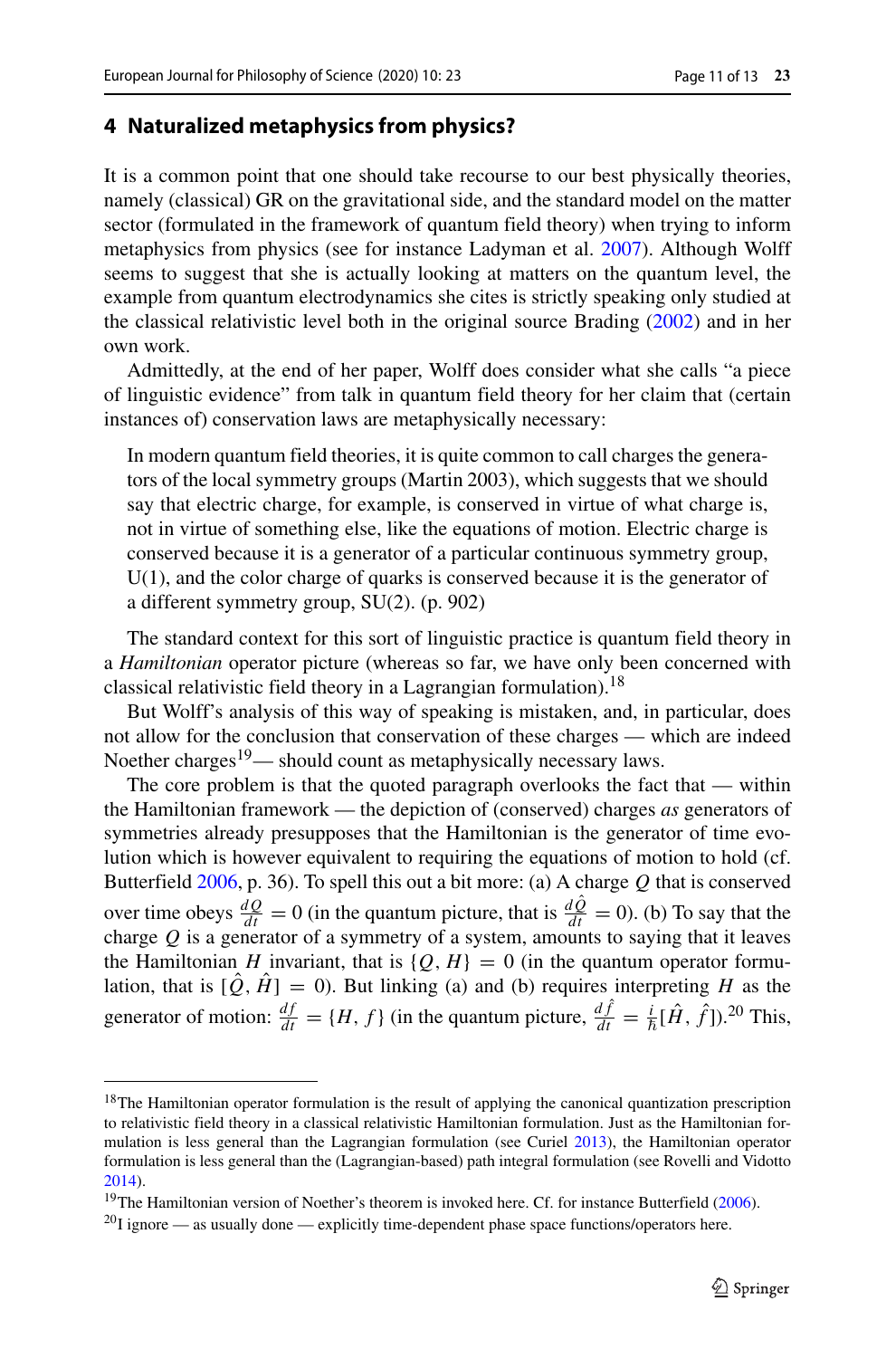on the classical level, implies that the equations of motion are fulfilled, and, on the quantum level, defines time evolution in the Heisenberg picture in the first place (via the Heisenberg equation of motion). Only if  $\frac{dQ}{dt} = \{H, Q\}$  (in the quantum picture,  $\frac{dQ}{dt} = \frac{i}{\hbar} [\hat{H}, \hat{Q}]$ , (a) and (b) are equivalent. Again, conserved charges supposedly counting as metaphysically necessary conservation laws have been revealed to only hold in virtue of state of affairs which we (including Wolff) would at the same time acknowledge as going beyond the mere identity of the fields (or rather operators) at play.

However, topological currents do indeed represent — as I have argued before physical conservation laws which are conserved by metaphysical necessity on Fine's account, at least at the classical level. And luckily, taking over classical conservation charges to the quantum turns out to be straightforward: In brief, upon quantization, the current  $j_{\mu}$  will be promoted to an operator  $j_{\mu}$  which is only conserved on the level of the quantum expectation value, that is  $\partial_{\mu} \langle j_{\mu} \rangle = 0$ . So the notion of topological current as discussed in the classical relativistic context does generally carry over to a corresponding notion of a topological current in the quantum field theory context.

But even if metaphysically necessary laws (in the form of conservation of topological currents) are realized in a framework in which a large part of our best physical theories are formulated (the other one is general relativity), it is not thereby clear that they are actually realized in the best physical theories themselves. The examples of topological currents given before carry over to the framework of quantum field theory. But in absence of a good example from the standard model itself, one would have to accept that consideration of the framework of our best physical theories (rather than of our best physical theories themselves) is sufficient for illustrating on what is naturally possible and what is naturally necessary *in order* to accept the importance of conservation laws based on topological currents as metaphysically necessary laws of physics.

# **5 Conclusion**

Wolff  $(2013)$  is correct in that the species view of Fine  $(2002)$  can indeed be illustrated by reference to laws from modern relativistic (quantum) field theory. However, as I have tried to demonstrate, her particular execution of this strategy fails. The right path to an example of metaphysically necessary laws of physics (in the Finean sense) — in particular in the context of conservation laws —, I have argued, is via the notion of topological currents rather than via Noether currents, together with a kinematical essentialism on fields.

**Acknowledgments** I would in particular like to thank Andreas Bartels for discussions during my stays in Bonn. Apart from this, I am very thankful to Karen Crowther, Salim Hireche, Rasmus Jaksland, Bap- ` tiste Le Bihan, Robert Michels, James Read, Kian Salimkhani, Lisa Vogt, Christian Wüthrich and (at least) two anonymous reviewers for feedback; as well as to audiences in Geneva and Cologne. Furthermore, I gratefully acknowledge financial support from the Swiss National Science Foundation (Project 105212 165702), and the German Research Foundation (DFG) in course of a fellowship in the 'Inductive Metaphysics' project.

**Funding Information** Open Access funding provided by Projekt DEAL.